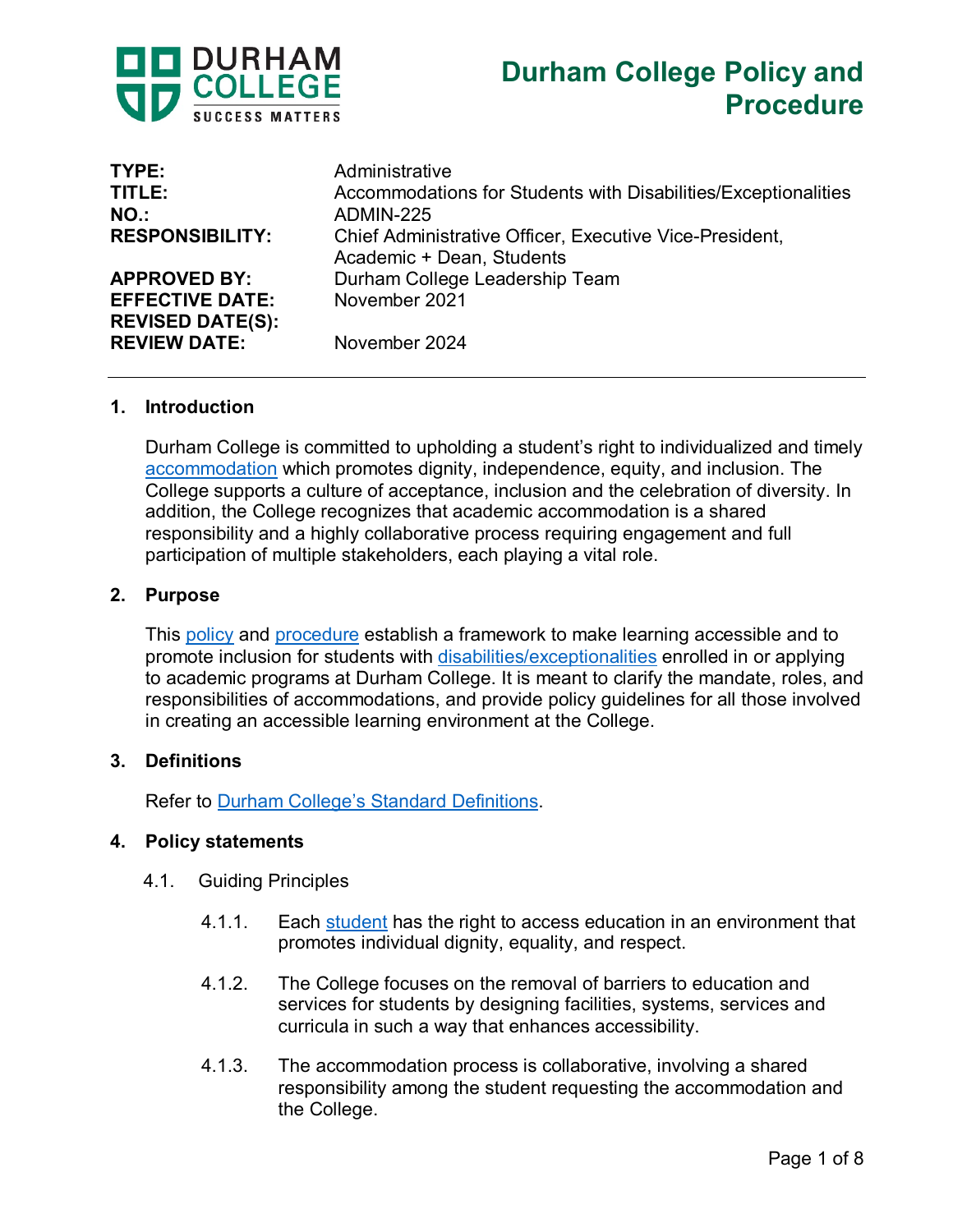- 4.1.4. Admissions assessments of students with disabilities/exceptionalities will be based on a current needs assessment and will not be influenced by expected future deterioration.
- 4.1.5. Students may receive interim [accommodations](https://durhamcollege.ca/wp-content/uploads/Durham-College-Standard-Definitions.pdf) for disabilities/exceptionalities in good faith pending receipt of medical documentation.
- 4.1.6. The College will accommodate students to the point of [undue](https://durhamcollege.ca/wp-content/uploads/Durham-College-Standard-Definitions.pdf)  [hardship.](https://durhamcollege.ca/wp-content/uploads/Durham-College-Standard-Definitions.pdf)
- 4.1.7. The College will accept requests for accommodation in good faith unless there are legitimate reasons for not doing so.
- 4.1.8. Students will be accommodated regardless of their prospects for success in their program(s) or for finding employment post-graduation.
- 4.1.9. Once accommodation is provided, students are expected to meet the published learning outcomes and essential requirements of their academic courses and programs. Accommodations cannot modify the essential requirements of academic courses or programs.
- 4.1.10. The College may obtain expert advice or opinion where necessary for purposes of accommodation.
- 4.1.11. Students will be provided with assistance and accommodation on an individual basis through self-registration with the Access and Support Centre (ASC).
- 4.1.12. Students who register with the ASC will not be identified on their official College transcript and/or graduation documentation. Documentation or identifiers will not be shared outside the ASC without a student's consent.
- 4.1.13. For course work, placements, or evaluations involving performance or demonstration of practical skills where the application of an accommodation may cause safety concerns, the College will assess the accommodation and the resulting risk to the student and others on an objective basis.
- 4.1.14. Students may appeal decisions regarding an accommodation.
- 4.1.15. The College will not be held responsible for costs incurred by a party who retains a paid advisor.
- 4.1.16. The College recognizes the rights of students, parents, guardians, and support persons to participate in the accommodation and dispute resolution processes.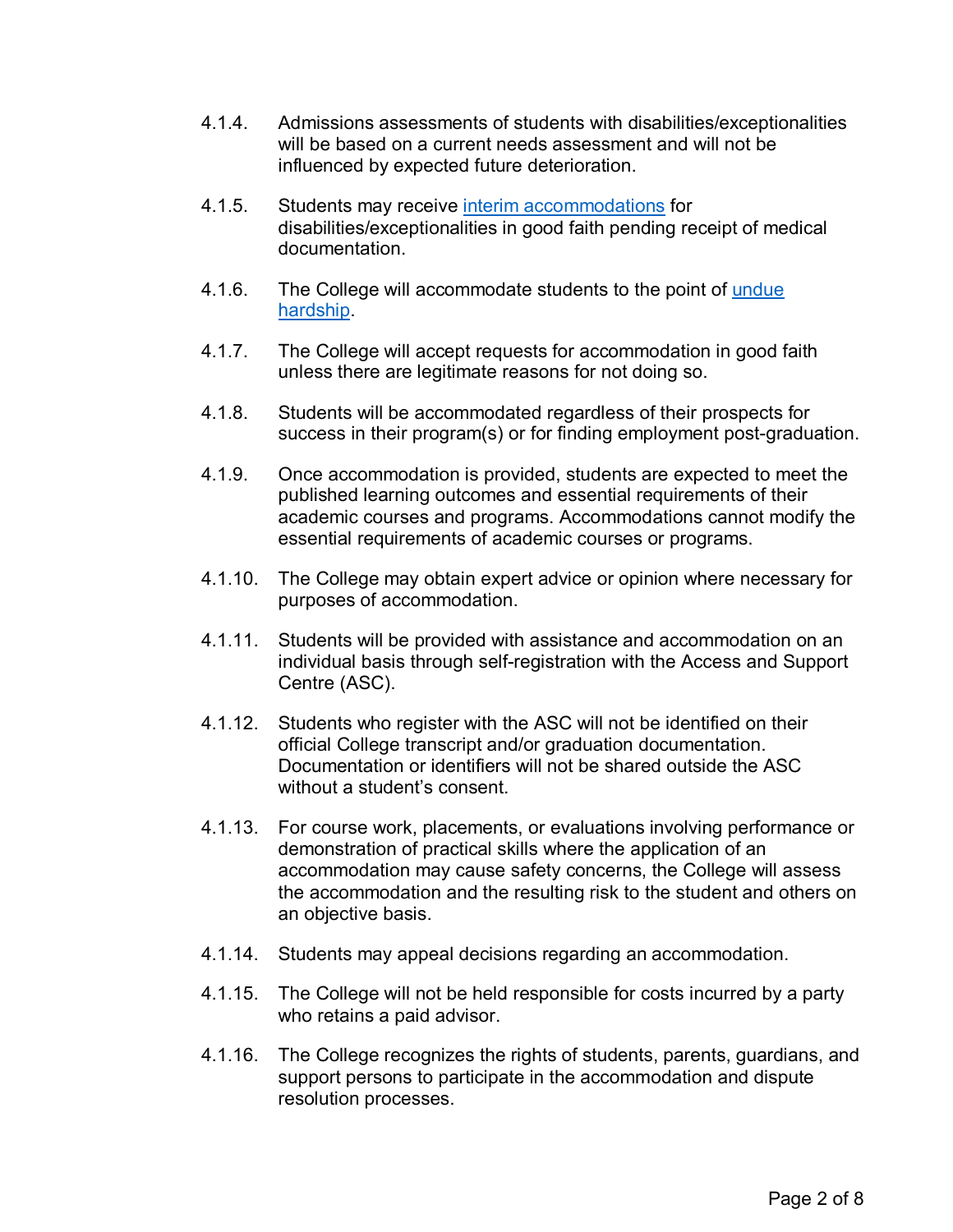### **5. Procedure**

- 5.1. Information regarding the availability of ASC services for students will be communicated through College materials such as but not limited to the website, program guides and course outlines.
- 5.2. Individuals who are applying for admission to the College must meet program eligibility criteria, timelines, and selection criteria relevant to the program. They will be provided access to reasonable accommodation in the admission and selection process. Once an [applicant](https://durhamcollege.ca/wp-content/uploads/Durham-College-Standard-Definitions.pdf) has met a program's existing admissions criteria, no additional proofs relating to capability will be required during the admissions process.
- 5.3. Students seeking accommodations, who had previous accommodated learning plans from other institutions, are required to connect with the ASC to register for supports from the College.
- 5.4. Students seeking accommodations may register at any time during the academic year, however some accommodations provided by educational assistants, academic strategists, sign language interpreters and computerized note takers may be delayed due to lengthy implementation.
- 5.5. Documentation from a health professional describing functional limitations is required in order to develop a full accommodation plan. As such, students registering with the ASC will be asked to provide documentation related to a permanent or temporary disability/exceptionality. The health professional providing this documentation must be licensed from a regulated body and qualified to do so.
- 5.6. Individualized Access Plans are created by the Accessibility Coach and informed by the student's documentation, the student's history of provision with accommodation, and common service procedures of the department. The Accessibility Coach considers options for addressing the student's functional limitations to reduce or eliminate barriers. Accommodations cannot modify essential course or program requirements.
- 5.7. If the appropriate accommodation is a reduced course load, the accommodation will be provided within the criteria of the Tuition and Ancillary Fees Minister's Binding Policy Directive.
- 5.8. Students with current Durham College Access Plans will be required to confirm service needs each semester noting that learning environments, student needs and accommodations may change.
- 5.9. The student is provided with a copy of their Access Plan. With student consent, the ASC will provide a copy of the plan to relevant College [employees.](https://durhamcollege.ca/wp-content/uploads/Durham-College-Standard-Definitions.pdf)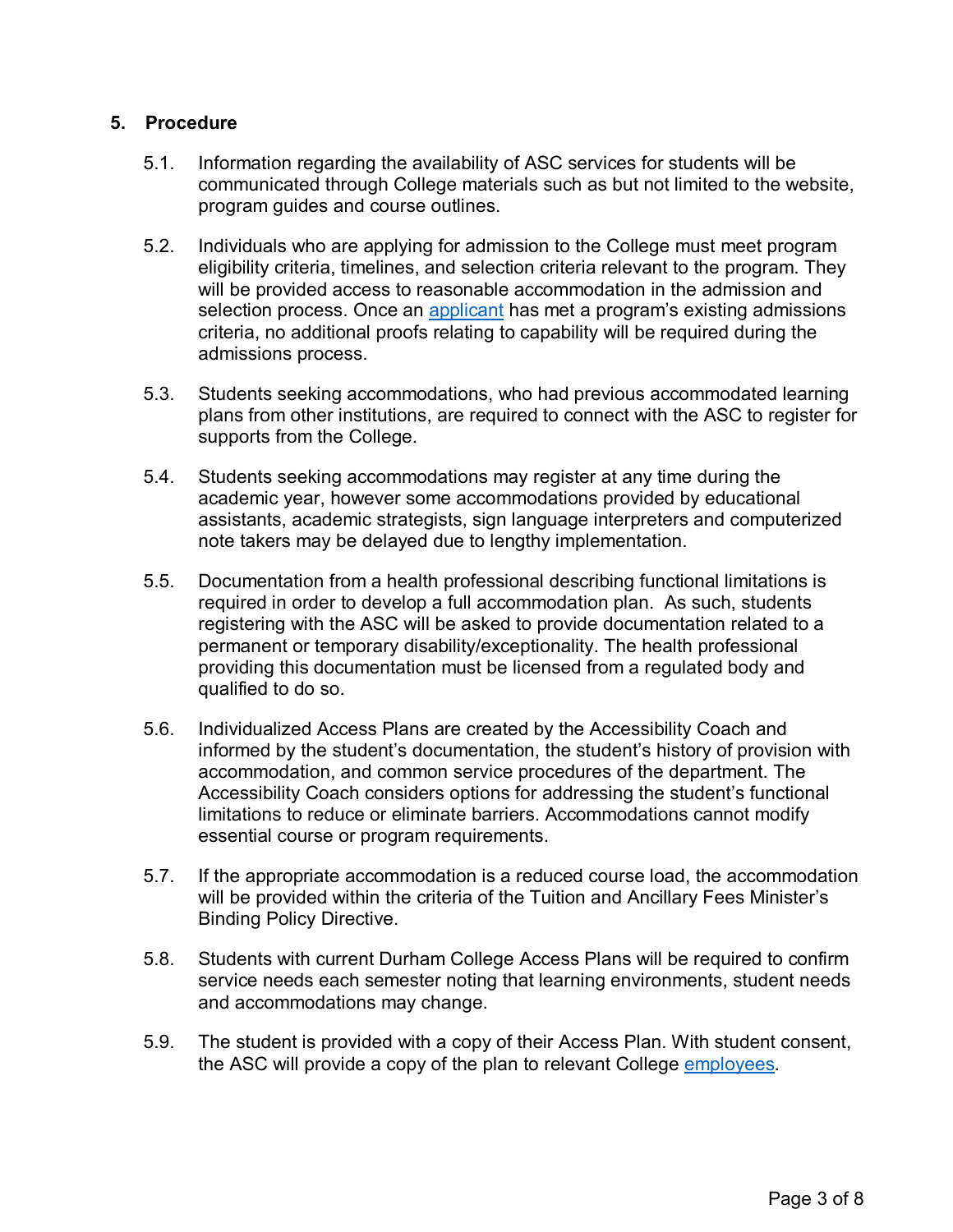- 5.10. If the accommodation would result in a significant or substantial health or safety risk to the student, or other members of the College community, the College may deny the accommodation on the grounds of undue hardship.
- 5.11. Where a student cannot be accommodated in accordance with these principles, or where a student is found incapable of performing the essential requirements of a course or program, alternative courses or programs may be explored with the student.
- 5.12. Any arrangements regarding medical withdrawals and/or issues related to possible fee refunds must be approved by the ASC and Enrolment Services.
- 5.13. If a student has a concern regarding an accommodation, they are responsible for raising their concern as soon as possible with their [Accessibility Coach.](https://durhamcollege.ca/wp-content/uploads/Durham-College-Standard-Definitions.pdf) The Accessibility Coach will meet with the student as soon as is reasonably possible to review their needs and the Access Plan, and attempt to resolve the concern.
- 5.14. If the student's concern is not resolved within five (5) business days from the date the Accessibility Coach was contacted, the student or the Accessibility Coach may refer the concern to the Director, ASC for review.
- 5.15. Within five (5) business days of the referral, the Director, ASC or designate will review the matter, explore reasonable options, and communicate the accommodation decision to the student.
- 5.16. If the student is still of the opinion that their Access Plan does not meet their needs, they may initiate an appeal to the Dean of Students within five (5) business days.
- 5.17. Appeals
	- 5.17.1. A student may appeal a College accommodation decision to the Dean of Students, within five (5) business days of receipt of an accommodation decision from the Director, ASC or designate. In extenuating circumstances, an appeal filed beyond the five (5) business day limitation may be considered.
	- 5.17.2. The student may appeal the accommodation decision on one or more of the following grounds:
		- There was a serious procedural or factual error, which was prejudicial to the student.
		- Through no fault of the student, new evidence or information not available at the time of the initial accommodation has been discovered, which casts doubt on the correctness of the decision.
		- The student disputes the accommodation decision provided them with the appropriate accommodation for their disability/exceptionality.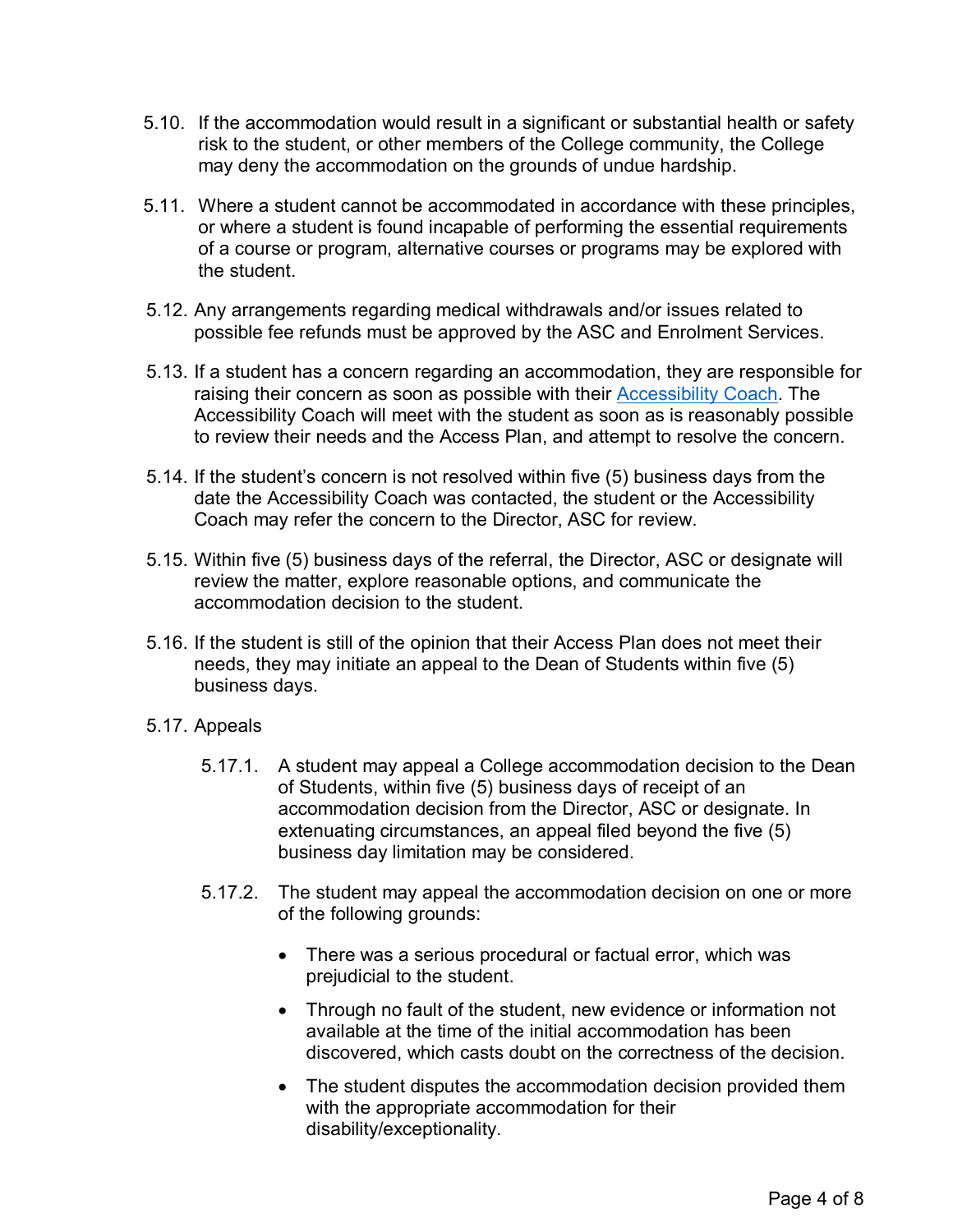- 5.17.3. To initiate an appeal, the student will submit an email to the Dean of Students, including the following information:
	- Student name, student number and date;
	- Program name and course code (if applicable);
	- A brief description of the accommodation decision being appealed; and
	- A brief statement of the grounds for the appeal.
- 5.17.4. Upon receipt of an appeal, the Dean of Students will acknowledge receipt of the appeal and review it to determine if the appeal has merit.
- 5.17.5. If there are grounds for the appeal, the Dean, of Students will notify the Associate Vice President, Academic (Administration).
- 5.17.6. The appeal process will be initiated within five (5) business days of receipt of the appeal.
- 5.17.7. The Dean of Students and Associate Vice President, Academic (Administration) will:
	- Meet with the student and provide an opportunity for them to outline the reason for the appeal;
	- Clarify any issues raised and identify any additional parties who need to be consulted to make an informed decision;
	- Provide the Director, ASC and the Accessibility Coach with the opportunity to respond to the student's submissions; and
	- Provide the student with an opportunity to reply to the College's submissions.
- 5.17.8. Decisions will be made based on a standard of a balance of probabilities.
- 5.17.9. In determining whether the College's accommodation decision was appropriate, the Dean of Students and Associate Vice President, Academic (Administration) may determine:
	- That the accommodation was reasonable in all of the relevant circumstances;
	- That the appropriate accommodation has not been applied in all relevant circumstances, and the appropriate accommodation must be implemented;
	- That there was a procedural error and the matter must be returned to the Director, ASC for reconsideration; or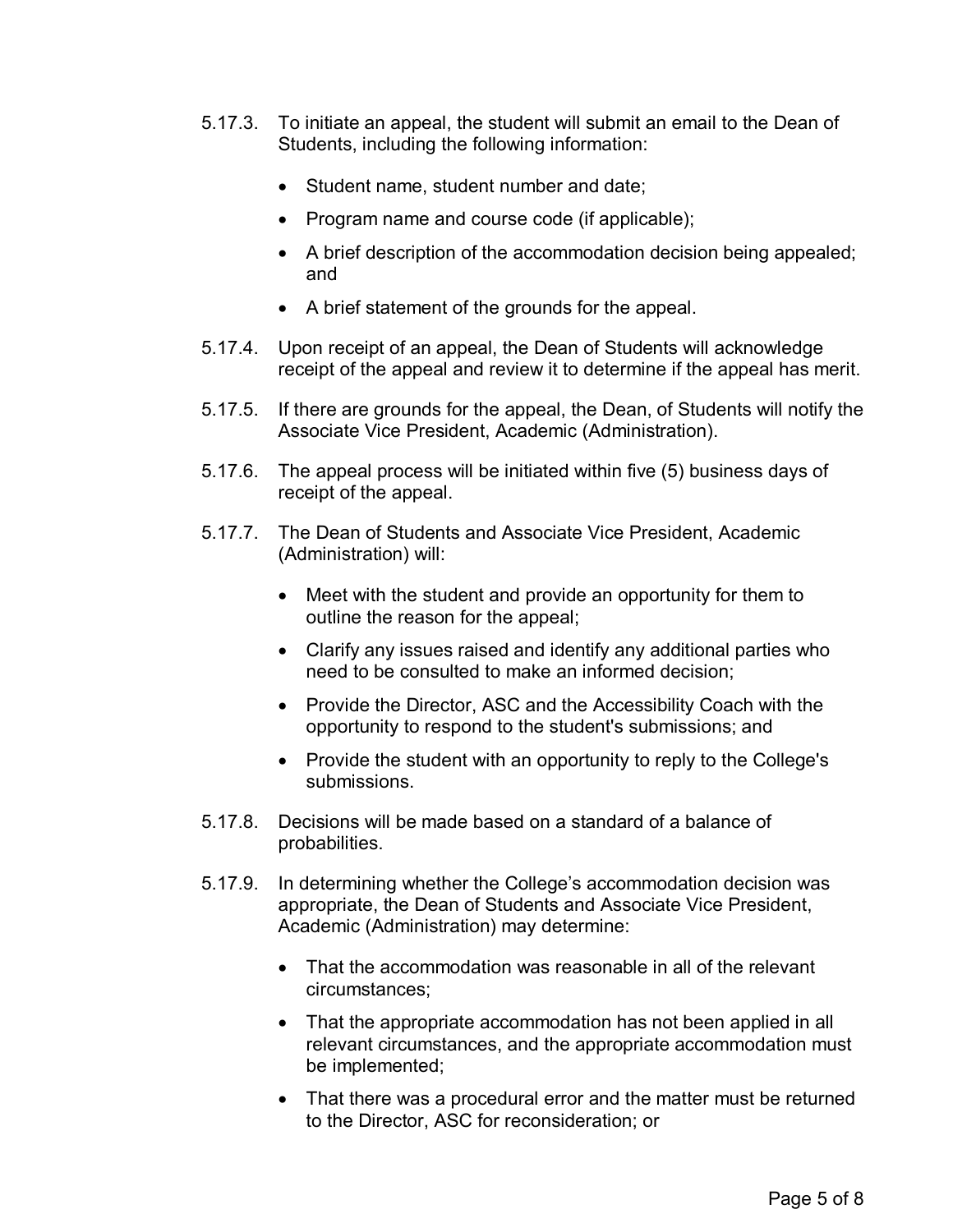- That the new evidence/information impacts the appropriateness of the accommodation provided, and the matter must be returned to the Director, ASC for reconsideration.
- 5.17.10. The Dean of Students shall provide a written decision to the student who filed the appeal within five (5) business days of the meeting with the Associate Vice President, Academic (Administration).

### 5.18. [Retroactive Accommodations](https://durhamcollege.ca/wp-content/uploads/Durham-College-Standard-Definitions.pdf)

- 5.18.1. The College has a duty to meaningfully consider all requests for retroactive accommodations.
- 5.18.2. The student's role is to:
	- Communicate their needs to the ASC in a timely way;
	- Provide documentation that indicates the functional impact of their disability/exceptionality as well as the timing and duration of the impact; and
	- Participate actively in the retroactive accommodation process to find and implement a solution.
- 5.18.3. The Director, ASC's role is to:
	- Receive, review, and interpret relevant documentation received from the student;
	- Determine if the request meets the requirements for meaningful consideration; and
	- Work collaboratively with Senior Academic Administrators in the relevant school(s) to review the case, suggest a path forward to address the request, considering all aspects of the individual case.
- 5.18.4. The Senior Academic Administrator's role is to:
	- Collaborate with the Director, ASC or designate to meaningfully consider the request;
	- Meet with the relevant faculty and support the implementation of the retroactive accommodations while considering the essential requirements of the course and program; and
	- Update the Director, ASC or designate on the implementation of the accommodation.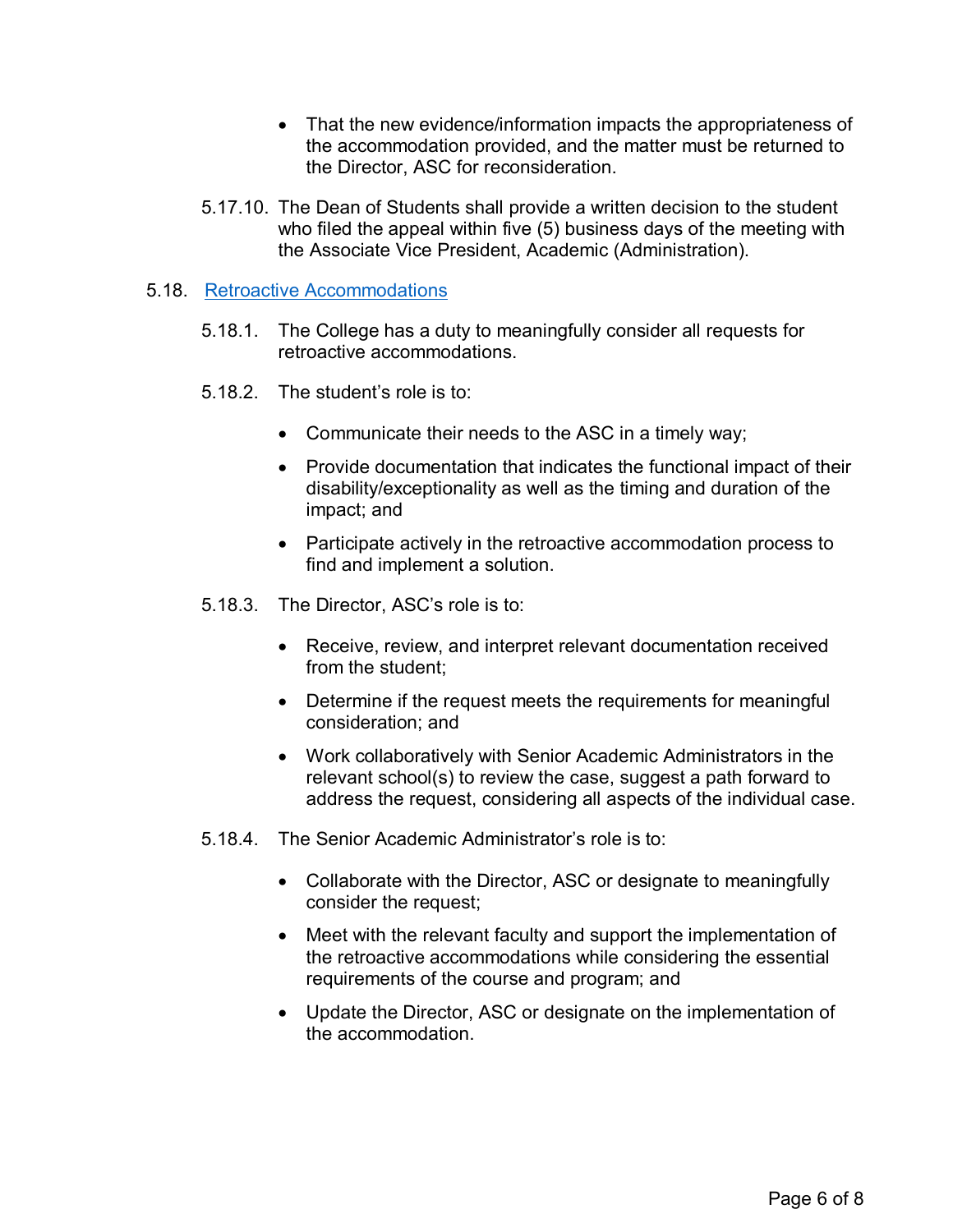- 5.18.5. The Faculty's role is to:
	- Work with the Senior Academic Administrator to support the request;
	- Determine if a learning outcome can be met, recognizing that a learning outcome can be met in more than one manner;
	- Develop the method of assessment to evaluate learning in an alternate manner to assess learning, if necessary; and
	- Consult with the student as required.

#### **6. Roles and responsibilities**

The effective and efficient implementation of an Access Plan is a shared responsibility.

- 6.1. The Dean of Students and Executive Vice President, Academic are responsible for overseeing and implementing the College's policies on accommodation.
- 6.2. Senior Academic Administrators are responsible for providing support to faculty upon request to ensure that accommodations are implemented effectively, appropriately, and in a timely manner.
- 6.3. The Director, ASC is responsible for resolving escalated accommodation concerns, including retroactive accommodations.
- 6.4. The Accessibility Coach is responsible for investigating all possible accommodation solutions while developing an Access Plan. The Accessibility Coach is responsible for obtaining student consent and communicating the Access Plan to relevant parties, for providing guidance in accommodation implementation upon request, and for engaging in collaborative problem-solving should issues arise. The Accessibility Coach is responsible for maintaining records of requested accommodations and the steps taken to provide them.
- 6.5. Faculty members are responsible for implementing accommodations in their learning environments as explained in the Access Plan, including submitting assessments to the Test Centre, highlighting any potential safety concerns, supporting retroactive accommodations, and seeking support from the ASC if questions arise.
- 6.6. Students are responsible for advising the College of a disability/exceptionality requiring accommodation and for providing sufficient information as to their needs, restrictions and/or limitations. The student is responsible for responding to requests for information made by the College relevant to their accommodation. The student is responsible for working with the College on an ongoing basis to assess, manage and update accommodations. The student is responsible for fulfilling course outcomes and booking their assessment times with the Test Centre when needed.